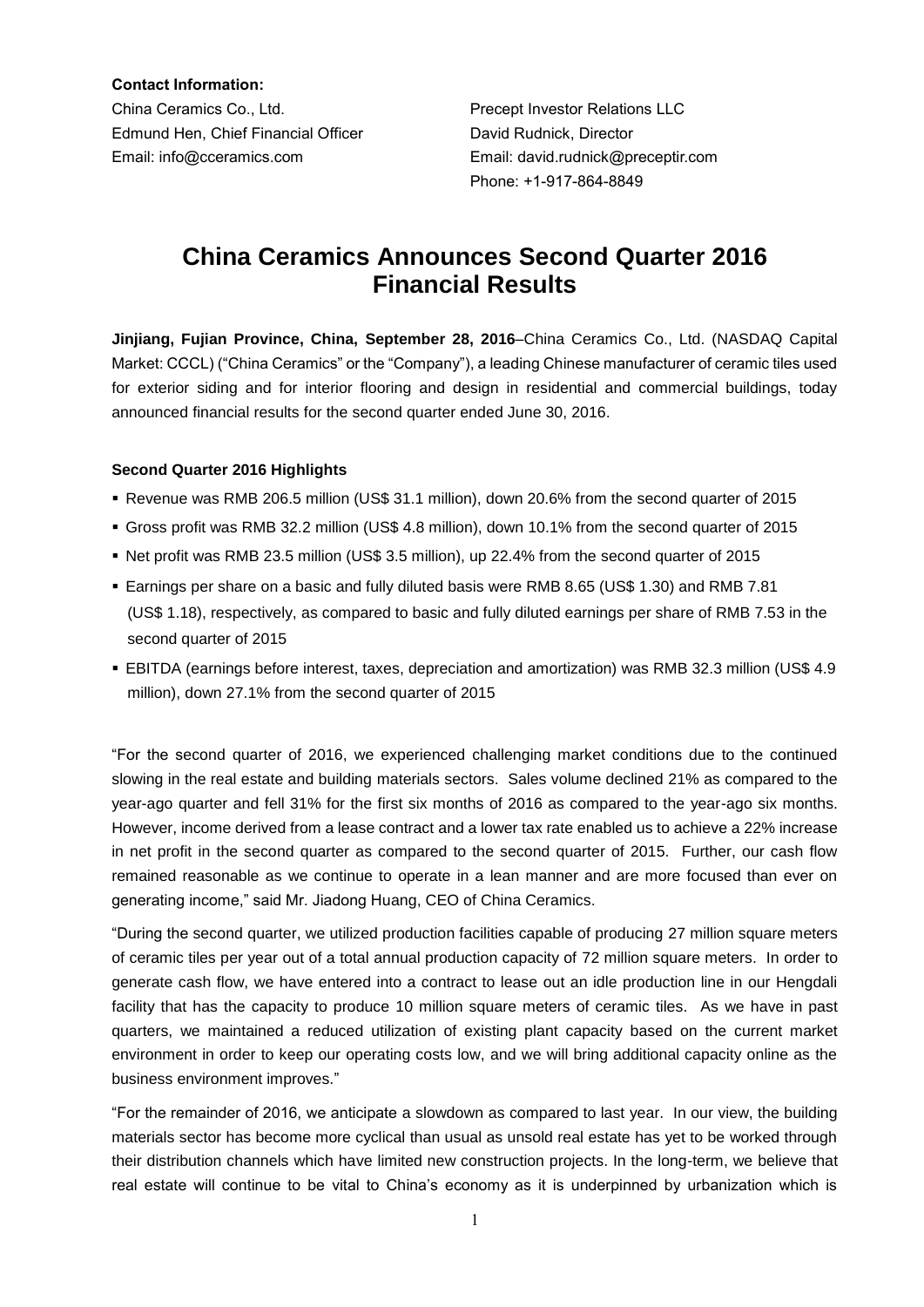essential for domestic growth. We are well positioned to capitalize on an eventual rebound in the sector as many smaller competitors have exited the space," concluded Chairman and Chief Executive Officer Jiadong Huang.

## **Second Quarter 2016 Results**

Revenue for the second quarter ended June 30, 2016 was RMB 206.5 million (US\$ 31.1 million), a decrease of 20.6% from RMB 260.0 million for the second quarter ended June 30, 2015. The year-overyear decrease in revenue was primarily due to a 21.2% decrease in sales volume to 6.6 million square meters of ceramic tiles from 8.4 million square meters of ceramic tiles in the year-ago quarter. This was slightly offset by the 0.6% increase in average selling price to RMB 31.2 per square meter from RMB 31.0 per square meter in the year-ago quarter.

Gross profit for the second quarter ended June 30, 2016 was RMB 32.2 million (US\$ 4.8 million), a decrease of RMB 3.6 million or 10.1% from RMB 35.8 million for the second quarter ended June 30, 2015. The gross profit margin was 15.6% for the second quarter ended June 30, 2016, as compared to 13.8% for the second quarter ended June 30, 2015. The year-over-year improvement in gross profit margin was primarily driven by the 22.3% decrease in the cost of sales attributable to (i) a decrease in depreciation due to the Company's taking an asset impairment charge in the fourth quarter of 2015 that reduced the value of the Company's plant, property and equipment, and (ii) a 0.6% increase in average selling price.

**Other income** for the second quarter ended June 30, 2016 was RMB 5.3 million (US\$ 0.8 million), as compared to RMB 0.3 million for the second quarter of 2015. The year-over-year increase in other income was mainly due to (i) RMB 3.5 million of rental income received from the Company leasing out one of the production lines from its Hengdali facility pursuant to an eight-year lease contract, and (ii) RMB 1.7 million attributable to recognition of the overprovision of funds for the settlement of litigation.

**Selling and distribution expenses** for the second quarter ended June 30, 2016 were RMB 2.6 million (US\$ 0.4 million), down 3.7% from RMB 2.7 million in the second quarter of 2015. The year-over-year decrease in selling and distribution expenses was primarily due to a RMB 0.5 million decrease in travelling expenses which was offset by a RMB 0.4 million increase in advertising expenses, since advertising costs increased.

**Administrative expenses** for the second quarter ended June 30, 2016 were RMB 5.5 million (US\$ 0.8 million), down 1.8% from RMB 5.6 million in the second quarter of 2015. The year-over-year decrease in administrative expenses was primarily due to a RMB 0.7 million decrease in legal expenses.

**Other expenses** for the second quarter ended June 30, 2016 was RMB 3.4 million (US\$ 0.5 million), as compared to RMB 0.4 million for the second quarter of 2015. The year-over-year increase in other expenses was mainly caused by the depreciation of investment property of RMB 2.7 million in the second quarter of 2016.

**Profit from operations before taxation** for the second quarter ended June 30, 2016 was RMB 26.0 million (US\$ 3.9 million), down 1.5% from RMB 26.4 million of profit from operations before taxation in the second quarter of 2015. The year-over-year decrease in profit from operations before taxation was the result of the 10.1% year-over-year decrease in gross profit in the current period, offset by Other Income, which includes (i) RMB 3.5 million in rental income derived from the Company leasing out one of the production lines from its Hengdali facility, and (ii) RMB 1.7 million attributable to recognition of the overprovision of funds for the settlement of litigation.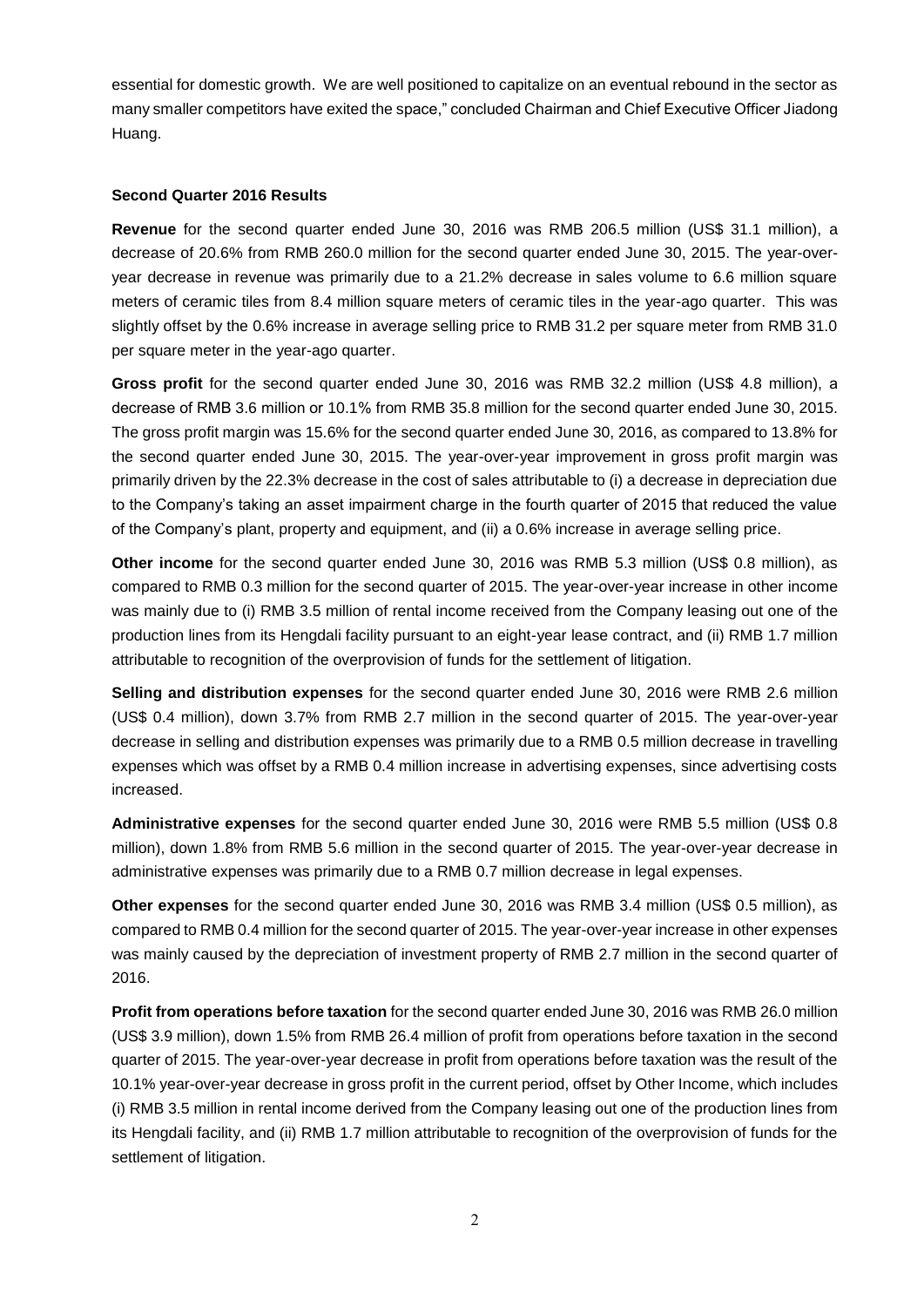**Net profit** for the second quarter ended June 30, 2016 was RMB 23.5 million (US\$ 3.5 million), up 22.4% from RMB 19.2 million of net profit for the second quarter ended June 30, 2015. The year-over-year increase in net profit was due to (i) the increase in Other Income in the current period from the year-ago period, and (ii) deferred tax assets being recognized from accumulated loss attributed from the Company's subsidiaries which lowered the income tax expense in the current period, with these two factors partially offset by the 10.1% year-over-year decrease in gross profit.

**Earnings per fully diluted share** for the second quarter ended June 30 on a basic and fully diluted basis were RMB 8.65 (US\$ 1.30) and RMB 7.81 (US\$ 1.18), respectively, as compared to basic and fully diluted earnings per share of RMB 7.53 in the second quarter of 2015 (as adjusted for the one for eight reverse split in June 2016). Basic and fully diluted per share calculations for the second quarter of 2016 was computed using 2.7 million and 3.0 million ordinary shares outstanding, respectively, and the basic and fully diluted per share calculation for the second quarter of 2015 was computed using 2.6 million ordinary shares outstanding (as adjusted for the one for eight reverse stock split in June 2016).

**EBITDA** for the second quarter ended June 30, 2016 was RMB 32.3 million (US\$ 4.9 million), a decrease of 27.1% from RMB 44.3 million for the second quarter ended June 30, 2015. For a detailed reconciliation of EBITDA, a non-GAAP measure to its nearest GAAP equivalent, please see the financial tables at the end of this release.

## **Six Months 2016 Results**

Revenue for the six months ended June 30, 2016 was RMB 340.6 million (US\$ 51.9 million), a decrease of 27.5% as compared to RMB 469.8 million for the six months ended June 30, 2015. Gross profit was RMB 50.2 million (US\$ 7.7 million), up 1.2% from RMB 49.6 million in the six months ended June 30, 2015. Gross margin was 14.7%, compared to 10.6% in the same period of 2015. Other income was RMB 8.2 million (US\$ 1.3 million), compared to RMB 0.4 million in the same period of 2015. Selling expenses was RMB 7.0 million (US\$ 1.1 million), compared to RMB 5.4 million in the same period of 2015. Administrative expenses were RMB 11.8 million (US\$ 1.8 million), compared to RMB 11.0 million for the same period of 2015. Other expenses were RMB 4.4 million (US\$ 0.7 million), compared to RMB 0.7 million in the same period of 2015. Net profit for the six months ended June 30, 2016 was RMB 29.5 million (US\$ 4.5 million), up 34.1% as compared to net profit of RMB 22.0 million for the same period of 2015. Earnings per basic and fully diluted share were RMB 10.86 (US\$ 1.63) and RMB 9.81 (US\$ 1.48) for the six months ended June 30, 2016 as compared to earnings per basic and fully diluted share of RMB 8.62 in the same period of 2015 (as adjusted for the one for eight reverse stock split in June 2016). Basic and fully diluted per share calculations for the second quarter of 2016 was computed using 2.7 million and 3.0 million ordinary shares outstanding, respectively, and the basic and fully diluted per share calculation for the second quarter of 2015 was computed using 2.6 million ordinary shares outstanding (as adjusted for the one for eight reverse stock split in June 2016).

#### **Second Quarter 2016 Statements of Selected Financial Position Items**

 Cash and bank balances were RMB 3.3 million (US\$ 0.5 million) as of June 30, 2016, compared with RMB 0.5 million as of December 31, 2015. The increase in cash and bank balances of RMB 2.8 million was primarily the result of (i) net cash flow used in operating activities of RMB 7.6 million for the first half of 2016; (ii) net cash flow generated from investing activities of RMB 43.4 million for the first half of 2016; and (iii) net cash used in financing activities of RMB 31.4 million for the first half of 2016.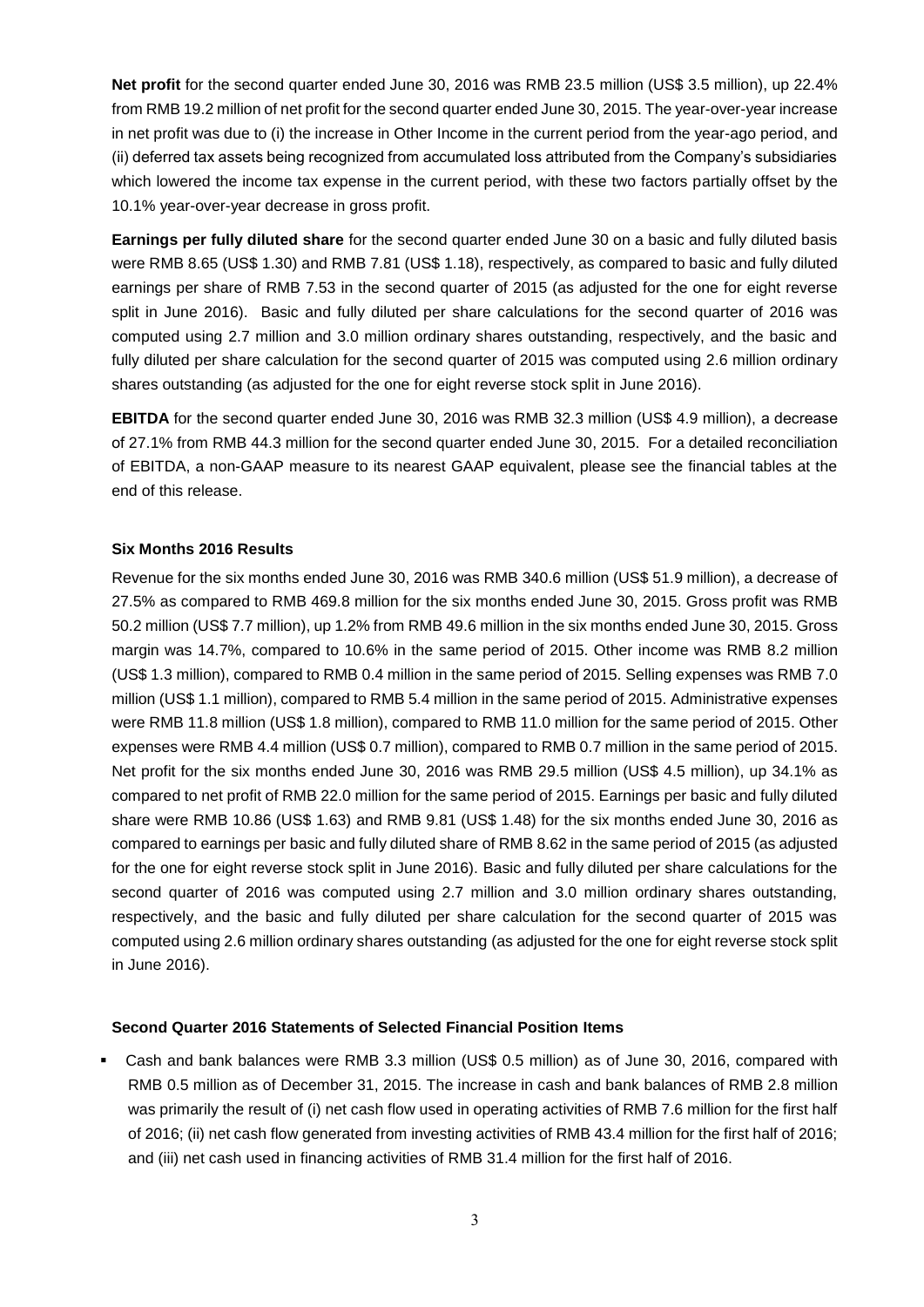- Short-term bank borrowings was nil as of June 30, 2016, compared to RMB 40.1 million as of December 31, 2015.
- Inventory turnover was 181 days as of June 30, 2016 compared with 131 days as of December 31, 2015. The increase in inventory turnover days was primarily due to the 30.6% decrease in sales volume in the first half of 2016 to the sales volume of 15.4 million square meters of ceramic tiles in the first half of 2015. The Company believes that its inventory is within reasonable aging parameters and the currently challenging economic environment has caused a lower inventory turnover than normal.
- Trade receivables turnover, net of value added tax, was 258 days as of June 30, 2016 compared with 163 days as of December 31, 2015. The increase in trade receivables turnover days was primarily due to the difficult economic environment which has prompted us to offer extended credit terms to certain customers resulting in a higher trade receivables turnover figure than normal. The Company has sound relationships with its customers and does not believe that it will experience difficulties associated with collections from these accounts.
- Trade payables turnover, net of value added tax, was 108 days as of June 30, 2016 compared with 70 days as of December 31, 2015. The average turnover days was within the normal credit period of one to four months granted by our suppliers. The increase in trade payables turnover days was primarily due to the lower trade receivables turnover as well as the Company having slightly extended its repayment period to its suppliers.

#### **Liquidity and Capital Resources**

**Cash flow used in operating activities** was RMB 1.9 million (US\$ 0.3 million) for the quarter ended June 30, 2016, compared to cash generated from operating activities of RMB 54.6 million in the same period in 2015. The year-over-year change of RMB 56.5 million was mainly caused by: (i) an increase in trade receivables of RMB 119.0 million for the quarter ended June 30, 2016, compared to an increase of RMB 24.2 million in the same period last year, and (ii) a decrease in the depreciation of property, plant and equipment of RMB 11.2 million for the quarter ended June 30, 2016, compared to the depreciation of property, plant and equipment of RMB 17.0 million in the same period last year; and (iii) a decrease in accrued liabilities, other payables and amount owed to a related party of RMB 4.9 million for the quarter ended June 30, 2016, compared to an increase of RMB 1.0 million in the same period last year; offset by (iv) an increase in trade payables of RMB 72.2 million for the quarter ended June 30, 2016, compared to an increase of RMB 38.9 million in the same period last year, (v) a decrease in other receivables and prepayments of RMB 12.1 million for the quarter ended June 30, 2016, compared to an increase in other receivables and prepayments of RMB 5.6 million in the same period last year.

**Cash flow generated from investing activities** was RMB 0.02 million (US\$ 0.003 million) for the quarter ended June 30, 2016, mainly due to the decrease in interest received of RMB 0.02 million, compared to cash flow generated in investing activities of RMB 0.3 million in the same period of 2015.

**Cash flow generated from financing activities** was RMB 3.5 million (US\$ 0.5 million) for the quarter ended June 30, 2016, due to the sale of RMB 3.5 million of shares, compared to cash flow used in financing activities of RMB nil for the same period of 2015.

## **Plant Capacity and Capital Expenditures Update**

In March 2016, the Company entered into an eight-year contract to lease out one of the production lines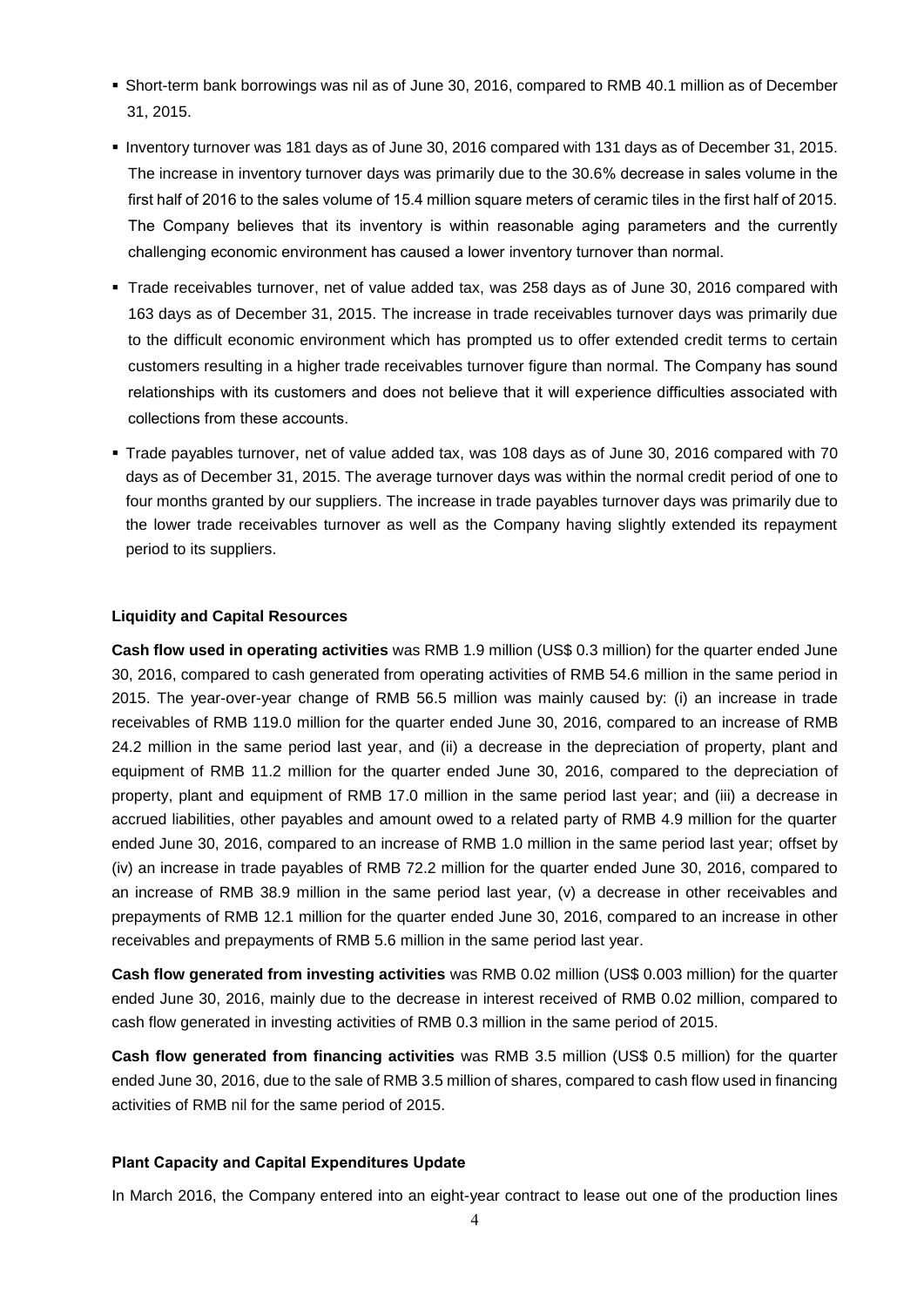from its Hengdali facility. The production line has the capacity to produce approximately 10 million square meters of ceramic tiles. The term of the contract is from March 1, 2016 to February 29, 2024, and the contract stipulates for the receipt of rental income of RMB 15.0 million per year, including a 6% value added tax. The Company believes that it is prudent to generate income from its unused production capacity from a third party rather than let it remain idle.

Therefore, for the term of the eight-year lease, the Company may only produce up to 20 million square meters of ceramic tiles from its Hengdali facility, and its maximum annual production capacity has been effectively reduced from 72 million square meters of ceramic tiles to 62 million square meters of ceramic tiles under the lease.

For the second quarter of 2016, we utilized plant capacity capable of producing 27 million square meters of ceramic tiles annually out of a total annual production capacity of 72 million square meters (of which we are leasing 10 million square meters of production capacity to a third party). This represents a decrease in plant capacity utilization from the second quarter of 2015, when we utilized plant capacity capable of producing 34 million square meters of ceramic tiles annually.

Our Hengda facility has an annual production capacity of 42 million square meters of ceramic tiles and we utilized annual capacity capable of producing 16 million square meters of ceramic tiles in the second quarter of 2016. Our Hengdali facility has an annual production capacity of 30 million square meters (of which we are leasing 10 million square meters of production capacity to a third party) and we utilized annual capacity capable of producing 11 million square meters of ceramic tiles in the second quarter of 2016. We will bring our unused production capacity online as customer demand dictates and when there are signs of improvement in China's real estate and construction sector.

We review the level of capital expenditures throughout the year and make adjustments subject to market conditions. Although business conditions are subject to change, we anticipate a modest level of capital expenditures for the remainder of 2016 other than those associated with minimal upgrades, small repairs and the maintenance of equipment.

## **Business Outlook**

In the second quarter of 2016, we experienced a contraction in our sales volume compared to the second quarter of 2015 due to the effects of a slowdown in China's construction and real estate sectors. In the second quarter of 2016, the Company's sales volume was 6.6 million square meters of ceramic tiles, a decrease of 21.2% as compared to sales volume of 8.4 million square meters of ceramic tiles in the yearago quarter. For the first six months of 2016, sales volume was 10.7 million square meters of ceramic tiles, a decrease of 30.7% as compared to sales volume of 15.4 million square meters for the first six months of 2015. We believe that the current quarter's decrease in sales volume is due to difficult macroeconomic and real estate conditions in China as evidenced by slowing price growth, a reduction in new construction and a decrease in residential properties sold in recent months. However, the average selling price for our products continued to increase, with the Company's average selling price per square meter increasing 0.6% to RMB 31.2, as compared to an average selling price of RMB 31.0 per square meter of ceramic tile in the year-ago quarter.

We expect the currently challenging market conditions to continue for the second half of 2016 as potentially lower property investment coupled with higher land prices could slow new property development. The rise in home prices slowed in July which could also portend a possible slowing in demand. The challenging environment is exacerbated in smaller cities as these urban areas continue to have the largest inventories of unsold homes. However, we believe that in the long-term the economic fundamentals for growth are still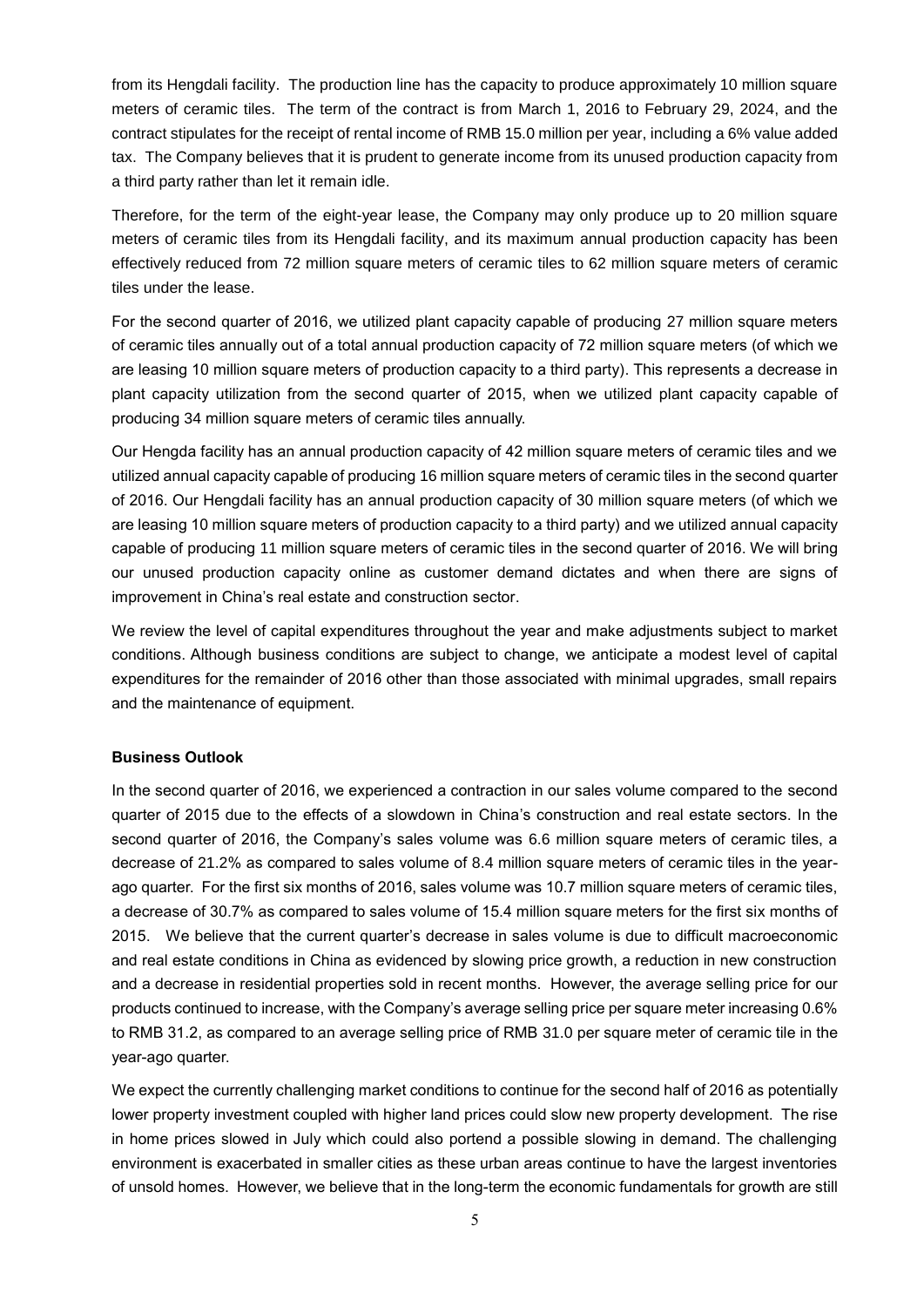in place, as the real estate and construction sectors are underpinned by urbanization which is essential to China's domestic growth. Further, the Government has been supportive of the real estate sector over the last two years when it took a variety of actions to spur demand.

We typically receive orders from customers two months in advance of production on a rolling basis. We enter into a dealership agreement with customers, and a sales or purchase contract each time a customer places an order. As of June 30, 2016, our backlog was approximately RMB 143.0 million (US\$ 21.5 million), which represents approximately the next two months of revenue as of the end of the second quarter. This compares to a backlog of approximately RMB 217.3 million as of June 30, 2015, a year-over-year decrease of 34.2%. Under normal circumstances, our backlog is an indicator of revenues that might be expected in the next quarter, though it is subject to change as a result of unforeseen business conditions and events including credit payment terms.

In our view, China's urbanization trend will continue into the foreseeable future and favor a sustainable building materials sector. Government support for both affordable and senior housing should also generate opportunities for real estate companies. In addition, there is pressure to upgrade China's existing housing stock to meet today's building standards. We believe that our excellent brand recognition, market reputation and wide array of high quality products will meet our customers' needs as they plan new projects.

## **Status of the Class Action Litigation**

The Company previously disclosed that it had reached an agreement to settle the outstanding class action litigation in consideration of the payment by the Company of \$850,000, \$310,000 in cash and \$540,000 in the Company's common shares. On April 22, 2016, the United States District Court for the Southern District of New York issued a final order approving the settlement. The Company remitted \$310,000 in cash and issued 554,415 common shares in full satisfaction of the terms of the settlement. The case was closed on August 2, 2016.

## **Events Occurring After the Second Quarter 2016 Period**

Pursuant to the public offering of securities dated February 3, 2016, the Company sold 1,428,571 ordinary shares at a price of \$0.63 per share, 1,428,571 Class A Warrants to purchase one common share per warrant and 1,428,571 Class B Warrants to purchase one common share per warrant. The Class A Warrants had an exercise price of \$0.63 per share and the Class B Warrants have an exercise price of \$0.78 per share. The Class A Warrants were exercisable until the six-month anniversary of the date of issuance. On July 28, 2016, 7,936 Class A Warrants were exercised at an exercise price of \$0.63 per share resulting in the issuance of 7,936 common shares. The balance of Class A Warrants expired by their terms on August 3, 2016. The Class B Warrants are currently exercisable and will terminate on February 3, 2021.

## **Conference Call Information**

We will host a conference call at 8:00 am ET on Wednesday, September 28, 2016. Listeners may access the call by dialing +1 (866) 395-5819 five to ten minutes prior to the scheduled conference call time. International callers should dial +1 (706) 643-6986. The conference participant pass code is 67770659. A replay of the conference call will be available for 14 days starting from 11:00 am ET on September 28, 2016. To access the replay, dial +1 (855) 859-2056. International callers should dial +1 (404) 537-3406. The pass code is 67770659 for the replay.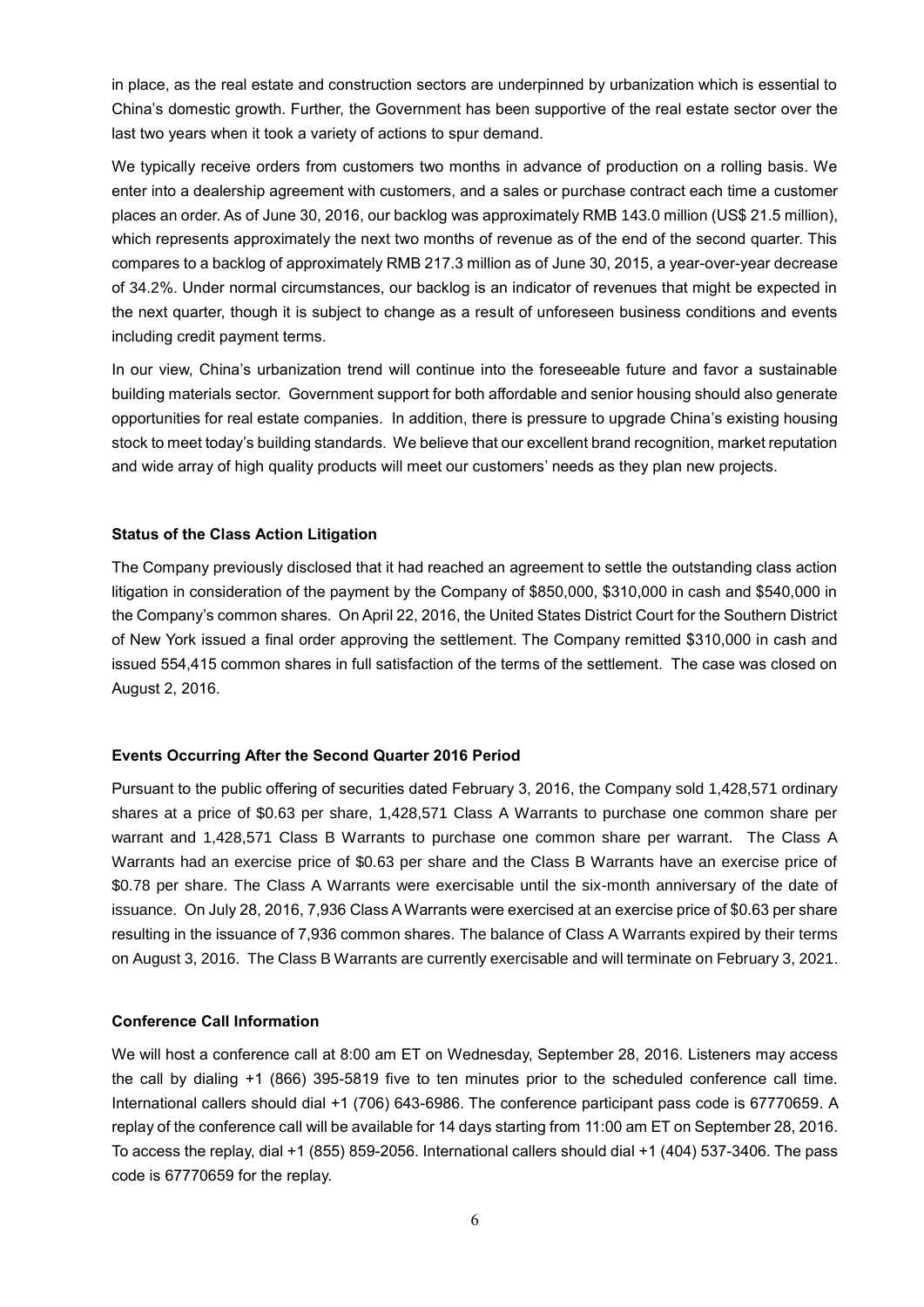#### **About China Ceramics Co., Ltd.**

China Ceramics Co., Ltd. is a leading manufacturer of ceramic tiles in China. The Company's ceramic tiles are used for exterior siding, interior flooring, and design in residential and commercial buildings. China Ceramics' products, sold under the "Hengda" or "HD", "Hengdeli" or "HDL", the "TOERTO" and "WULIQIAO" brands, and the "Pottery Capital of Tang Dynasty" brands, are available in over 2,000 style, color and size combinations and are distributed through a network of exclusive distributors as well as directly to large property developers. For more information, please visit [http://www.cceramics.com.](http://www.cceramics.com/)

#### **Currency Convenience Translation**

The Company's financial information is stated in Renminbi ("RMB"). Translations of amounts from RMB into United States dollars ("US\$") in this earnings release are solely for the convenience of the readers and were calculated at the rate of US\$1.00 = RMB 6.6459. The exchange rate refers to the historical rate as set forth in the H.10 statistical release published by [www.federalreserve.gov](http://www.federalreserve.gov/) on June 30, 2016. Such translations should not be construed as representations that RMB amounts could have been, or could be, converted realized or settled into US\$ at that rate on June 30, 2016 or any other rate.

#### *Safe Harbor Statement*

*Certain of the statements made in this press release are "forward-looking statements" within the meaning and protections of Section 27A of the Securities Act of 1933, as amended, and Section 21E of the Securities Exchange Act of 1934, as amended. Forward-looking statements include statements with respect to our beliefs, plans, objectives, goals, expectations, anticipations, assumptions, estimates, intentions, and future performance, and involve known and unknown risks, uncertainties and other factors, which may be beyond our control, and which may cause the actual results, performance, capital, ownership or achievements of the Company to be materially different from future results, performance or achievements expressed or implied by such forward-looking statements. Forward-looking statements in this press release include, without limitation, the continued stable macroeconomic environment in the PRC, the PRC real estate and construction sectors continuing to exhibit sound long-term fundamentals, our ability to bring additional capacity online going forward as our business improves, our customers continuing to adjust to our product price increases, our ability to sustain our average selling price increases and to continue to build volume in the quarters ahead, and whether our enhanced marketing efforts will help to produce wider customer acceptance of the new price points. All statements other than statements of historical fact are statements that could be forward-looking statements. You can identify these forward-looking statements through our use of words such as "may," "will," "anticipate," "assume," "should," "indicate," "would," "believe," "contemplate," "expect," "estimate," "continue," "plan," "point to," "project," "could," "intend," "target" and other similar words and expressions of the future.* 

*All written or oral forward-looking statements attributable to us are expressly qualified in their entirety by this cautionary notice, including, without limitation, those risks and uncertainties described in our annual report on Form 20-F for the year ended December 31, 2015 and otherwise in our SEC reports and filings. Such reports are available upon request from the Company, or from the Securities and Exchange Commission, including through the SEC's Internet website at http://www.sec.gov. We have no obligation and do not undertake to update, revise or correct any of the forward-looking statements after the date hereof, or after the respective dates on which any such statements otherwise are made.*

#### **FINANCIAL TABLES FOLLOW**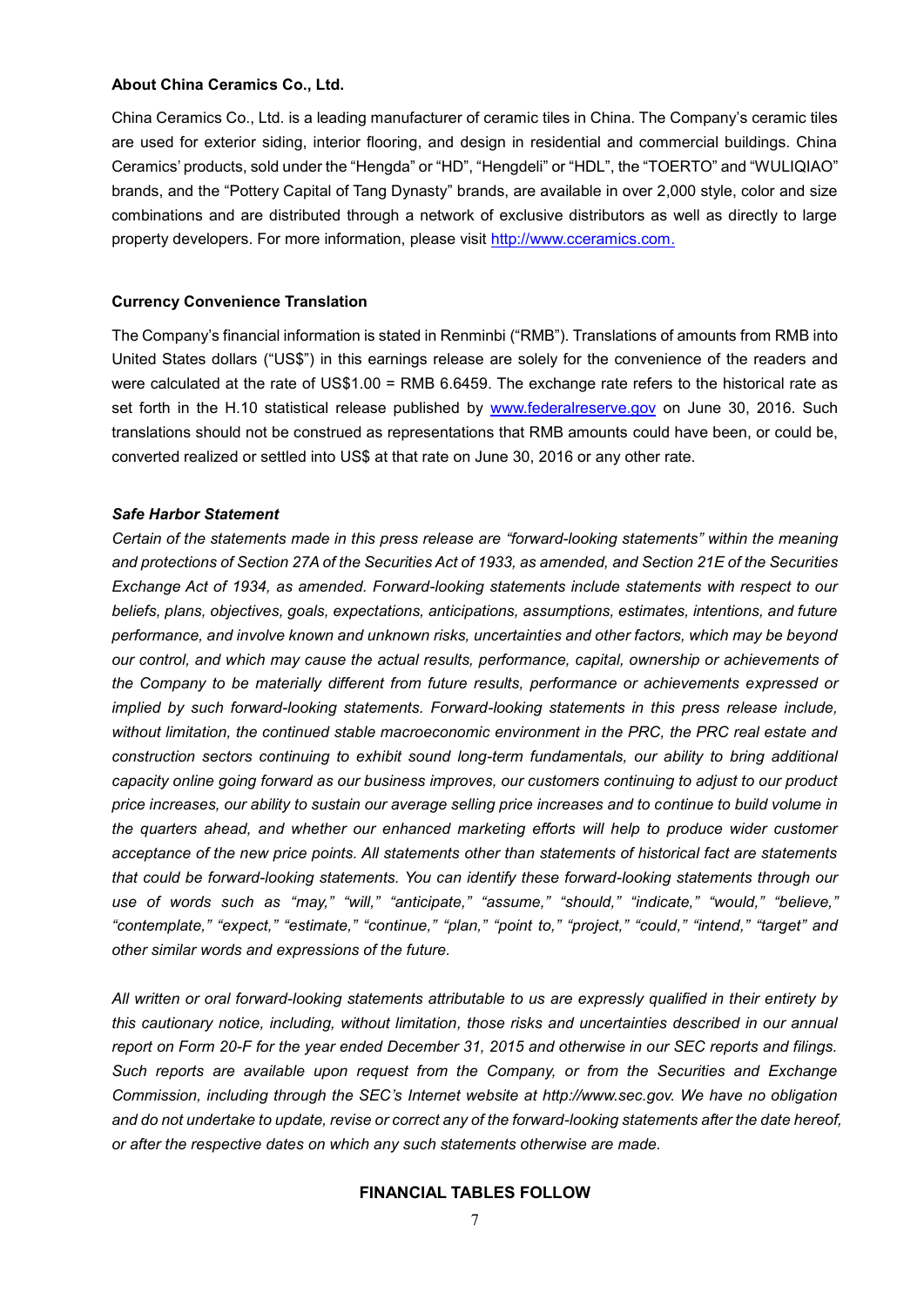# **CHINA CERAMICS CO., LTD. AND ITS SUBSIDIARIES UNAUDITED CONDENSED CONSOLIDATED STATEMENTS OF FINANCIAL POSITION**

|                                                                                          | As of<br>June 30, 2016 | As of<br>December 31,<br>2015 |                           |
|------------------------------------------------------------------------------------------|------------------------|-------------------------------|---------------------------|
|                                                                                          | <b>USD'000</b>         | <b>RMB'000</b>                | <b>RMB'000</b>            |
| <b>ASSETS AND LIABILITIES</b><br><b>Non-current assets</b>                               |                        |                               |                           |
| Property, plant and equipment<br>Investment property                                     | 55,601<br>2,700        | 369,518<br>17,946             | 409,855                   |
| Land use rights<br>Deferred tax asset                                                    | 2,351<br>1,666         | 15,623<br>11,074              | 15,809<br>9,584           |
|                                                                                          | 62,318                 | 414,161                       | 435,248                   |
| <b>Current assets</b>                                                                    |                        |                               |                           |
| Inventories<br>Trade receivables                                                         | 40,900<br>94,308       | 271,819<br>626,760            | 306,853<br>509,903        |
| Other receivables and prepayments<br>Restricted cash<br>Cash and bank balances           | 2,184<br>500           | 14,514<br>3,324               | 18,830<br>41,672<br>514   |
|                                                                                          | 137,892                | 916,417                       | 877,772                   |
|                                                                                          |                        |                               |                           |
| <b>Current liabilities</b><br>Trade payables                                             | 19,590                 | 130,192                       | 110,267                   |
| Accrued liabilities and other payables                                                   | 5,276                  | 35,068                        | 35,177                    |
| Interest-bearing bank borrowings<br>Amount owed to a related party<br>Income tax payable | 5,278<br>814           | 35,075<br>5,413               | 40,076<br>33,963<br>5,293 |
|                                                                                          | 30,958                 | 205,748                       | 224,776                   |
| <b>Net current assets</b>                                                                | 106,934                | 710,669                       | 652,996                   |
| <b>Non-current liabilities</b><br>Deferred tax liabilities                               | 211                    | 1,404                         | 1,404                     |
| <b>Net assets</b>                                                                        | 169,041                | 1,123,426                     | 1,086,840                 |
| <b>EQUITY</b>                                                                            |                        |                               |                           |
| Total shareholders' equity                                                               | 169,041                | 1,123,426                     | 1,086,840                 |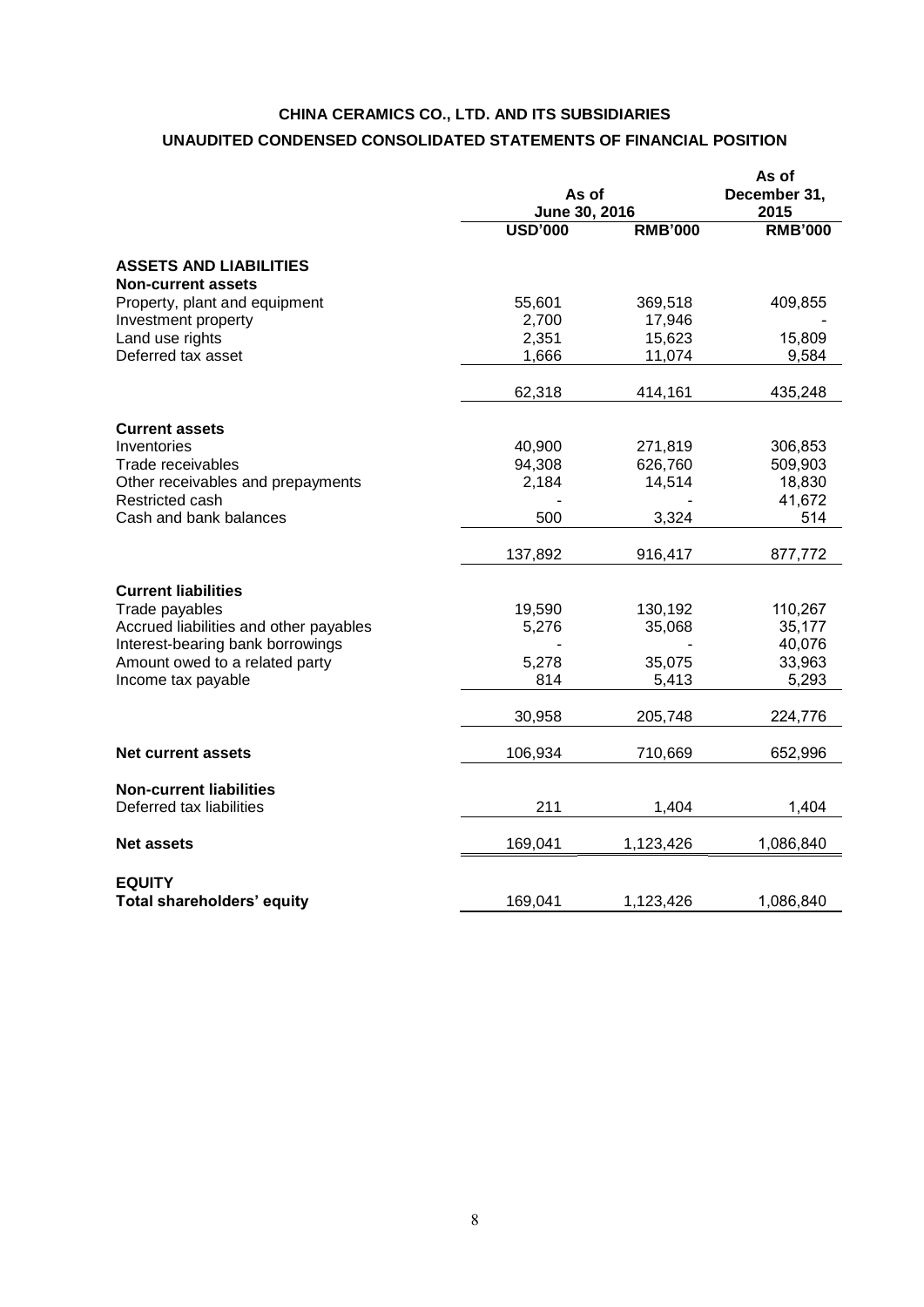#### **CHINA CERAMICS CO., LTD. AND ITS SUBSIDIARIES UNAUDITED CONDENSED CONSOLIDATED STATEMENTS OF PROFIT OR LOSS**

|                                                                                                                           | Three months ended June 30,<br>2016   |                                                 | 2015                                         |
|---------------------------------------------------------------------------------------------------------------------------|---------------------------------------|-------------------------------------------------|----------------------------------------------|
|                                                                                                                           | <b>USD'000</b>                        | <b>RMB'000</b>                                  | <b>RMB'000</b>                               |
| Revenue                                                                                                                   | 31,067                                | 206,469                                         | 259,985                                      |
| Cost of sales                                                                                                             | (26, 222)                             | (174, 268)                                      | (224, 219)                                   |
| Gross profit                                                                                                              | 4,845                                 | 32,201                                          | 35,766                                       |
| Other income<br>Selling and distribution expenses<br>Administrative expenses<br>Finance costs<br>Other expenses           | 795<br>(395)<br>(827)<br>(5)<br>(508) | 5,285<br>(2,627)<br>(5, 497)<br>(33)<br>(3,376) | 259<br>(2,712)<br>(5, 583)<br>(974)<br>(350) |
| Profit before taxation<br>Income tax expense                                                                              | 3,905<br>(371)                        | 25,953<br>(2,468)                               | 26,406<br>(7, 170)                           |
| Profit attributable to shareholders                                                                                       | 3,534                                 | 23,485                                          | 19,236                                       |
| <b>Earnings per share</b><br>Basic (USD/RMB)<br>Diluted (USD/RMB)                                                         | <b>USD 1.30</b><br><b>USD 1.18</b>    | <b>RMB 8.65</b><br><b>RMB 7.81</b>              | <b>RMB 7.53</b><br><b>RMB 7.53</b>           |
| Weighted average number of ordinary shares outstanding<br>used in computing earnings per share<br>Basic<br><b>Diluted</b> | 2,714,898<br>3,007,284                | 2,714,898<br>3,007,284                          | 2,553,855<br>2,553,855                       |

#### **CHINA CERAMICS CO., LTD. AND ITS SUBSIDIARIES SALES VOLUME AND AVERAGE SELLING PRICE (UNAUDITED)**

|                                             | Three months ended June 30, |           |  |
|---------------------------------------------|-----------------------------|-----------|--|
|                                             | 2016                        | 2015      |  |
| Sales volume (square meters)                | 6.616.774                   | 8.398.874 |  |
| Average Selling Price (in RMB/square meter) | 31.2                        | 31.0      |  |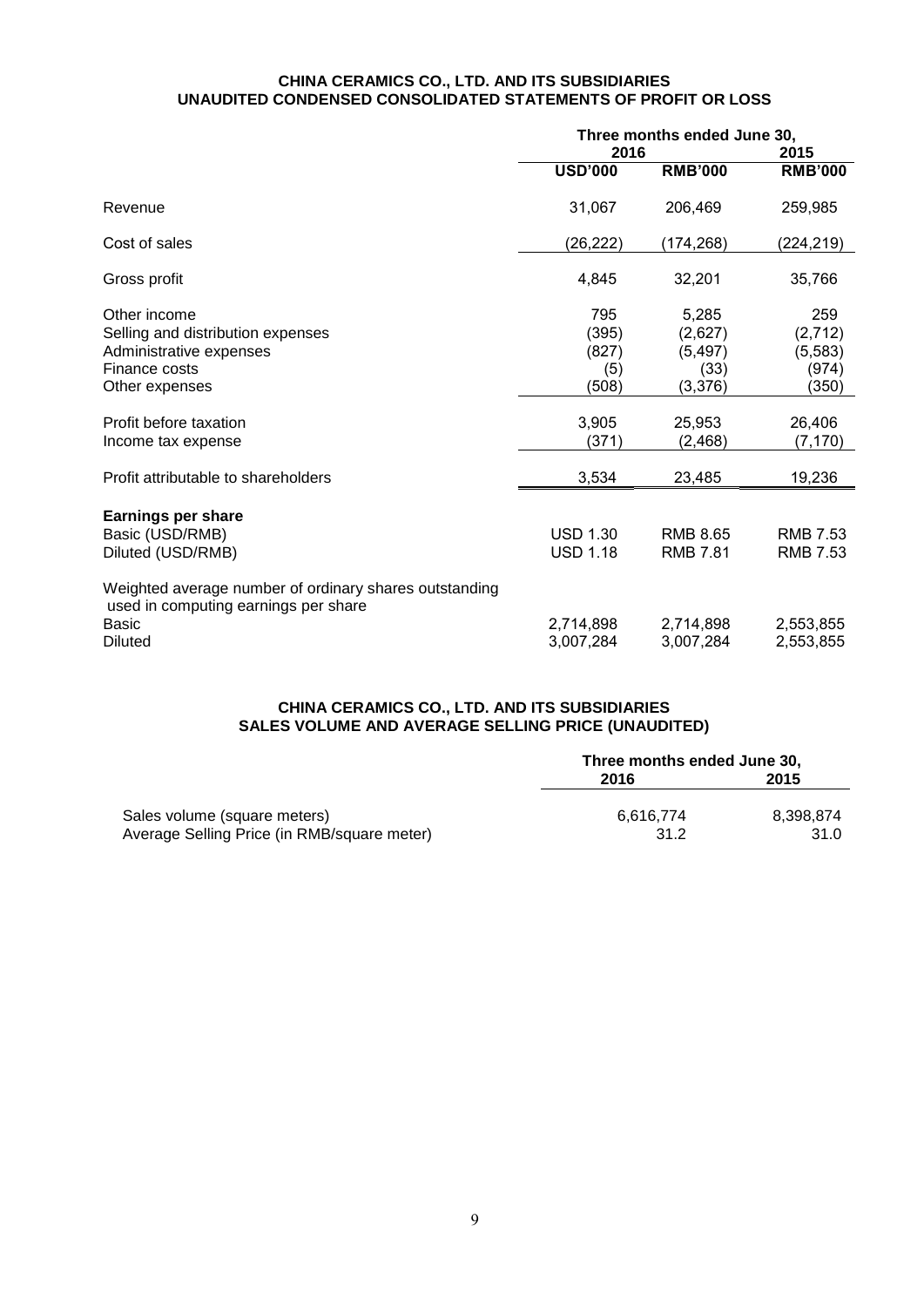#### **CHINA CERAMICS CO., LTD. AND ITS SUBSIDIARIES UNAUDITED CONDENSED CONSOLIDATED STATEMENTS OF PROFIT OR LOSS**

|                                                                                                                                         | Six months ended June 30,                     |                                                    |                                                  |  |
|-----------------------------------------------------------------------------------------------------------------------------------------|-----------------------------------------------|----------------------------------------------------|--------------------------------------------------|--|
|                                                                                                                                         | 2016                                          |                                                    | 2015                                             |  |
|                                                                                                                                         | <b>USD'000</b>                                | <b>RMB'000</b>                                     | <b>RMB'000</b>                                   |  |
| Revenue                                                                                                                                 | 51,911                                        | 340,629                                            | 469,762                                          |  |
| Cost of sales                                                                                                                           | (44, 255)                                     | (290, 395)                                         | (420,173)                                        |  |
| Gross profit                                                                                                                            | 7,656                                         | 50,234                                             | 49,589                                           |  |
| Other income<br>Selling and distribution expenses<br>Administrative expenses<br>Finance costs<br>Other expenses                         | 1,250<br>(1,069)<br>(1,793)<br>(112)<br>(676) | 8,202<br>(7,017)<br>(11, 767)<br>(735)<br>(4, 438) | 421<br>(5, 439)<br>(11, 039)<br>(2,082)<br>(696) |  |
| Profit/(loss) before taxation<br>Income tax expense                                                                                     | 5,256<br>(760)                                | 34,479<br>(4,984)                                  | 30,754<br>(8,750)                                |  |
| Profit/(loss) attributable to shareholders                                                                                              | 4,496                                         | 29,495                                             | 22,004                                           |  |
| Earnings/(loss) per share<br>Basic (USD/RMB)<br>Diluted (USD/RMB)                                                                       | <b>USD 1.63</b><br><b>USD 1.48</b>            | RMB 10.86<br>RMB 9.81                              | <b>RMB 8.62</b><br><b>RMB 8.62</b>               |  |
| Weighted average number of ordinary shares outstanding<br>used in computing earnings/(loss) per share<br><b>Basic</b><br><b>Diluted</b> | 2,714,898<br>3,007,284                        | 2,714,898<br>3,007,284                             | 2,553,855<br>2,553,855                           |  |

#### **CHINA CERAMICS CO., LTD. AND ITS SUBSIDIARIES SALES VOLUME AND AVERAGE SELLING PRICE (UNAUDITED)**

|                                                                             | Six months ended June 30, |                    |  |
|-----------------------------------------------------------------------------|---------------------------|--------------------|--|
|                                                                             | 2016                      | 2015               |  |
| Sales volume (square meters)<br>Average Selling Price (in RMB/square meter) | 10.712.944<br>31.8        | 15.428.963<br>30.4 |  |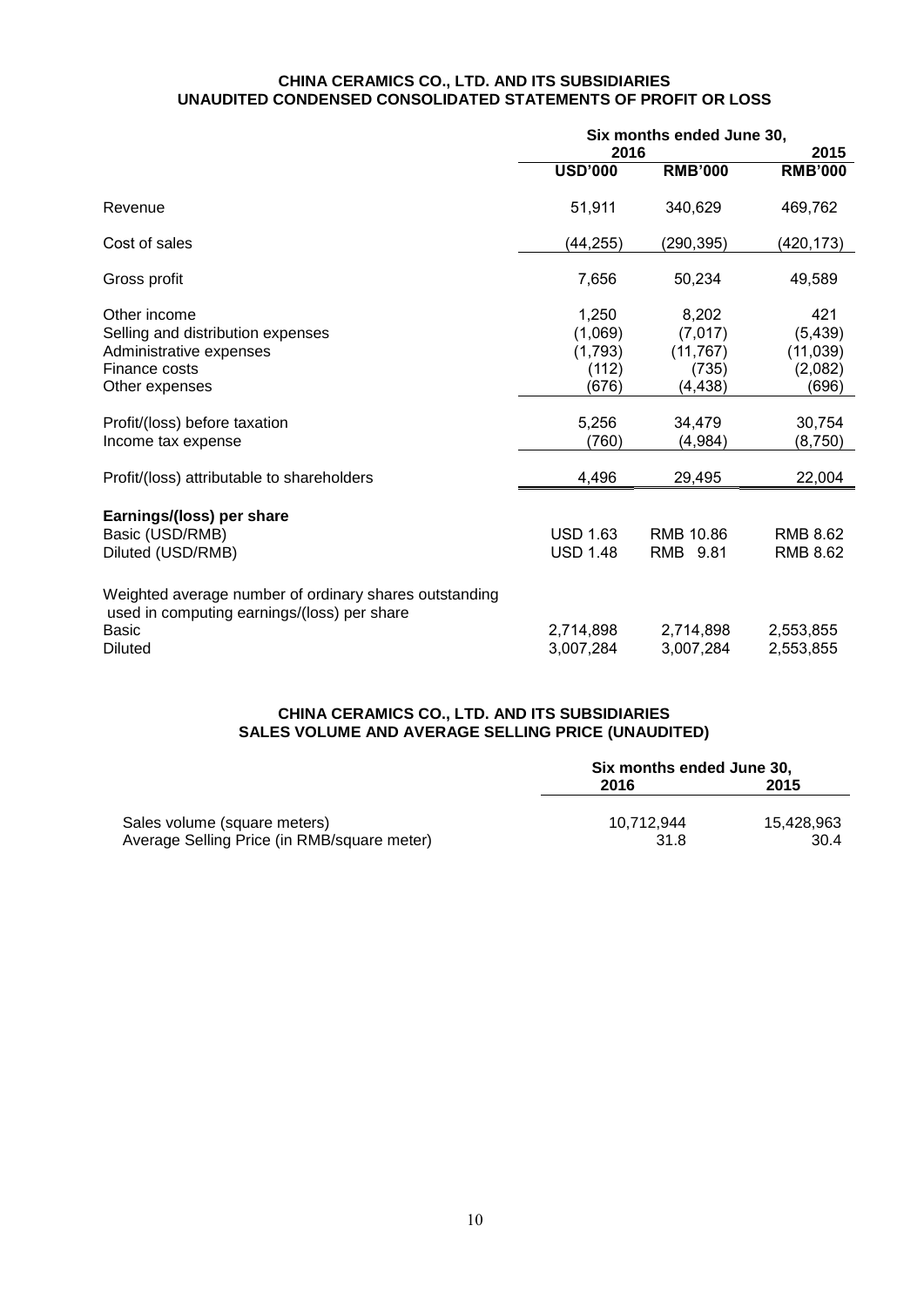# **CHINA CERAMICS CO., LTD. AND ITS SUBSIDIARIES UNAUDITED CONDENSED CONSOLIDATED STATEMENTS OF CASH FLOWS**

| <b>RMB'000</b><br><b>RMB'000</b><br><b>USD'000</b><br>Cash flows from operating activities<br>Profit before taxation<br>3,905<br>25,953<br>26,406<br>Adjustments for<br>Amortization of land use rights<br>14<br>167<br>94<br>1,680<br>11,168<br>16,994<br>Depreciation of property, plant and equipment<br>(117)<br>Write down of inventories<br>(777)<br>(505)<br>974<br>Finance costs<br>13<br>84<br>(3)<br>(265)<br>Interest income<br>(17)<br>Foreign exchange loss/(gain)<br>6 |
|--------------------------------------------------------------------------------------------------------------------------------------------------------------------------------------------------------------------------------------------------------------------------------------------------------------------------------------------------------------------------------------------------------------------------------------------------------------------------------------|
|                                                                                                                                                                                                                                                                                                                                                                                                                                                                                      |
|                                                                                                                                                                                                                                                                                                                                                                                                                                                                                      |
|                                                                                                                                                                                                                                                                                                                                                                                                                                                                                      |
|                                                                                                                                                                                                                                                                                                                                                                                                                                                                                      |
|                                                                                                                                                                                                                                                                                                                                                                                                                                                                                      |
|                                                                                                                                                                                                                                                                                                                                                                                                                                                                                      |
|                                                                                                                                                                                                                                                                                                                                                                                                                                                                                      |
|                                                                                                                                                                                                                                                                                                                                                                                                                                                                                      |
|                                                                                                                                                                                                                                                                                                                                                                                                                                                                                      |
|                                                                                                                                                                                                                                                                                                                                                                                                                                                                                      |
| 36,505<br>43,777<br>5,492<br>Operating cash flows before working capital changes                                                                                                                                                                                                                                                                                                                                                                                                     |
| Decrease in inventories<br>549<br>3,650<br>6,036                                                                                                                                                                                                                                                                                                                                                                                                                                     |
| (17,908)<br>(119, 019)<br>Increase in trade receivables<br>(24, 235)                                                                                                                                                                                                                                                                                                                                                                                                                 |
| (Increase)/decrease in other receivables and prepayments<br>1,828<br>12,148<br>(5,635)                                                                                                                                                                                                                                                                                                                                                                                               |
| 10,863<br>72,196<br>Increase in trade payables<br>38,891                                                                                                                                                                                                                                                                                                                                                                                                                             |
| Increase/(decrease) in accrued liabilities, other payables and<br>(4, 859)<br>1,004<br>(731)<br>amount owed to a related party                                                                                                                                                                                                                                                                                                                                                       |
| Cash generated from/(used in) operations<br>93<br>621<br>59,838                                                                                                                                                                                                                                                                                                                                                                                                                      |
| (13)<br>(983)<br>Interest paid<br>(84)                                                                                                                                                                                                                                                                                                                                                                                                                                               |
| Income tax paid<br>(362)<br>(2, 406)<br>(4,248)                                                                                                                                                                                                                                                                                                                                                                                                                                      |
| (282)<br>(1,869)<br>54,607<br>Net cash generated from/(used in) operating activities                                                                                                                                                                                                                                                                                                                                                                                                 |
| <b>Cash flows from investing activities</b>                                                                                                                                                                                                                                                                                                                                                                                                                                          |
| 3<br>265<br>Interest received<br>17                                                                                                                                                                                                                                                                                                                                                                                                                                                  |
| $\overline{3}$<br>$\overline{17}$<br>265<br>Net cash generated from investing activities                                                                                                                                                                                                                                                                                                                                                                                             |
| Cash flows from financing activities                                                                                                                                                                                                                                                                                                                                                                                                                                                 |
| 529<br>Issue of share capital<br>3,518                                                                                                                                                                                                                                                                                                                                                                                                                                               |
| 529<br>Net cash generated from financing activities<br>3,518                                                                                                                                                                                                                                                                                                                                                                                                                         |
| Net increase in cash and cash equivalents<br>250<br>1,666<br>54,872                                                                                                                                                                                                                                                                                                                                                                                                                  |
| 222<br>200,983<br>Cash and cash equivalents, beginning of period<br>1,474                                                                                                                                                                                                                                                                                                                                                                                                            |
| Effect of foreign exchange rate differences<br>28<br>184                                                                                                                                                                                                                                                                                                                                                                                                                             |
| 3,324<br>500<br>255,855<br>Cash and cash equivalents, end of period                                                                                                                                                                                                                                                                                                                                                                                                                  |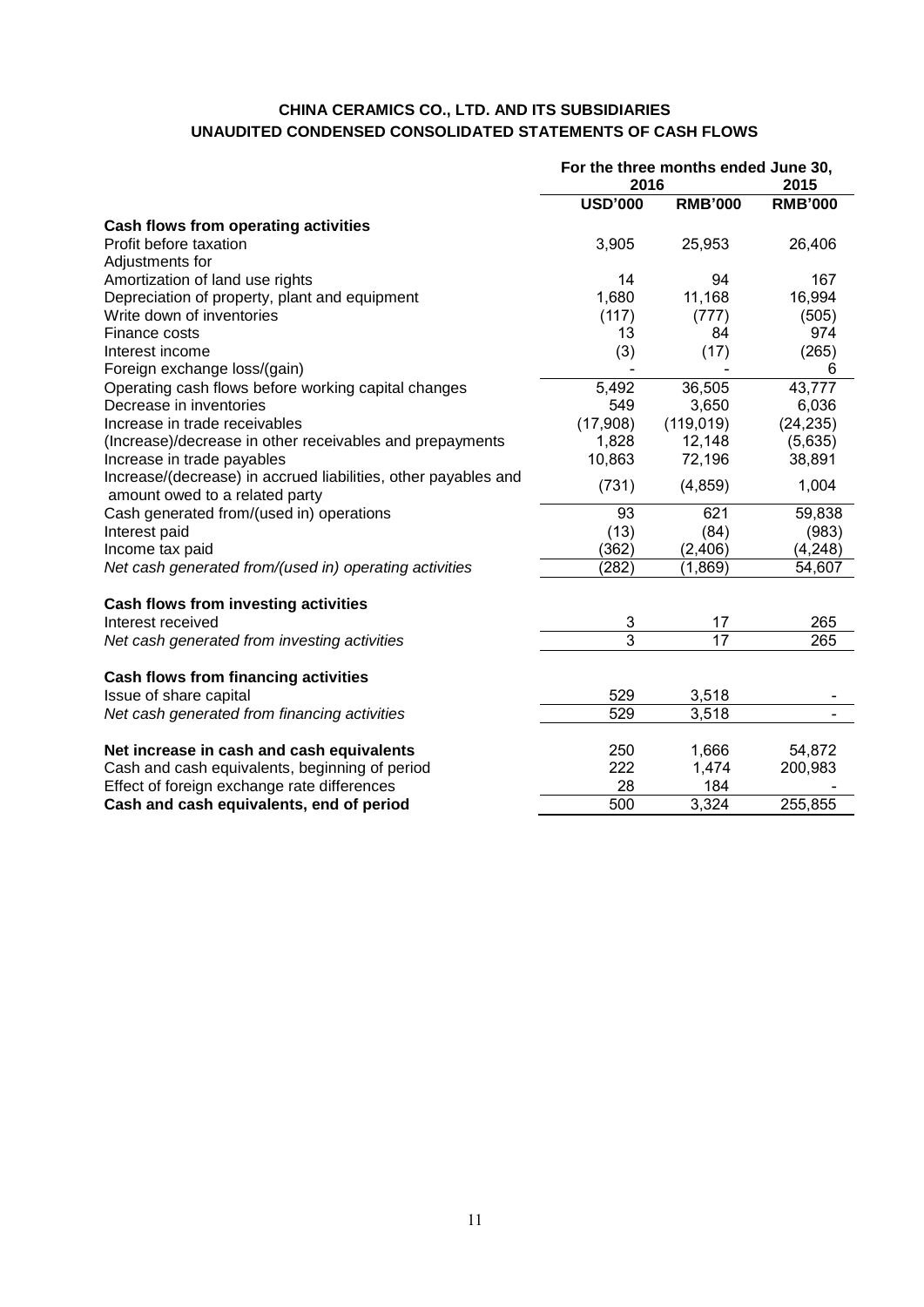# **CHINA CERAMICS CO., LTD. AND ITS SUBSIDIARIES UNAUDITED CONDENSED CONSOLIDATED STATEMENTS OF CASH FLOWS**

|                                                                                       | For the six months ended June 30, |                |                |
|---------------------------------------------------------------------------------------|-----------------------------------|----------------|----------------|
|                                                                                       | 2016                              |                | 2015           |
|                                                                                       | <b>USD'000</b>                    | <b>RMB'000</b> | <b>RMB'000</b> |
| <b>Cash flows from operating activities</b>                                           |                                   |                |                |
| Profit/(loss) before taxation                                                         | 5,188                             | 34,479         | 30,754         |
| Adjustments for                                                                       |                                   |                |                |
| Amortization of land use rights                                                       | 28                                | 187            | 334            |
| Depreciation of property, plant and equipment                                         | 3,369                             | 22,390         | 34,016         |
| (Gain)/loss on disposal of property, plant and equipment                              |                                   |                | (2)            |
| Write down of inventories                                                             | (181)                             | (1,204)        | 7,555          |
| Finance costs                                                                         | 118                               | 786            | 2,082          |
| Interest income                                                                       | (264)                             | (1,754)        | (390)          |
| Foreign exchange (gain)/loss                                                          |                                   |                | (30)           |
| Operating cash flows before working capital changes                                   | 8,258                             | 54,884         | 74,319         |
| Decrease/(increase) in inventories                                                    | 5,453                             | 36,238         | 7,393          |
| (Increase)/decrease in trade receivables                                              | (17, 583)                         | (116, 857)     | 88,663         |
| (Increase)/decrease in other receivables and prepayments                              | 649                               | 4,315          | (7, 532)       |
| Increase in trade payables                                                            | 2,998                             | 19,925         | 42,206         |
| Increase in accrued liabilities, other payables and amount<br>owed to a related party | 151                               | 1,004          | 1,469          |
| Cash generated from/(used in) operations                                              | (74)                              | (491)          | 206,518        |
| Interest paid                                                                         | (118)                             | (786)          | (2,094)        |
| Income tax paid                                                                       | (956)                             | (6, 354)       | (8,654)        |
| Net cash generated from(used in) operating activities                                 | (1, 148)                          | (7,631)        | 195,770        |
| Cash flows from investing activities                                                  |                                   |                |                |
| Proceed from disposal of property, plant and equipment                                |                                   |                | 50             |
| Decrease in restricted cash                                                           | 6,270                             | 41,672         |                |
| Interest received                                                                     | 264                               | 1,754          | 390            |
| Net cash generated from investing activities                                          | 6,534                             | 43,426         | 440            |
|                                                                                       |                                   |                |                |
| Cash flows from financing activities<br>Dividend paid                                 |                                   |                | (1,505)        |
| Proceeds from short-term loan                                                         |                                   |                | 35,000         |
| Repayment of short-term loans                                                         | (6,030)                           | (40,076)       | (35,000)       |
| Issue of share capital                                                                | 1,301                             | 8,643          |                |
| Net cash used in financing activities                                                 | (4, 729)                          | (31, 433)      | (1, 505)       |
|                                                                                       |                                   |                |                |
| Net increase in cash and cash equivalents                                             | 657                               | 4,362          | 194,705        |
| Cash and cash equivalents, beginning of period                                        | 77                                | 514            | 61,155         |
| Effect of foreign exchange rate differences                                           | (234)                             | (1, 552)       | (5)            |
| Cash and cash equivalents, end of period                                              | 500                               | 3,324          | 255,855        |